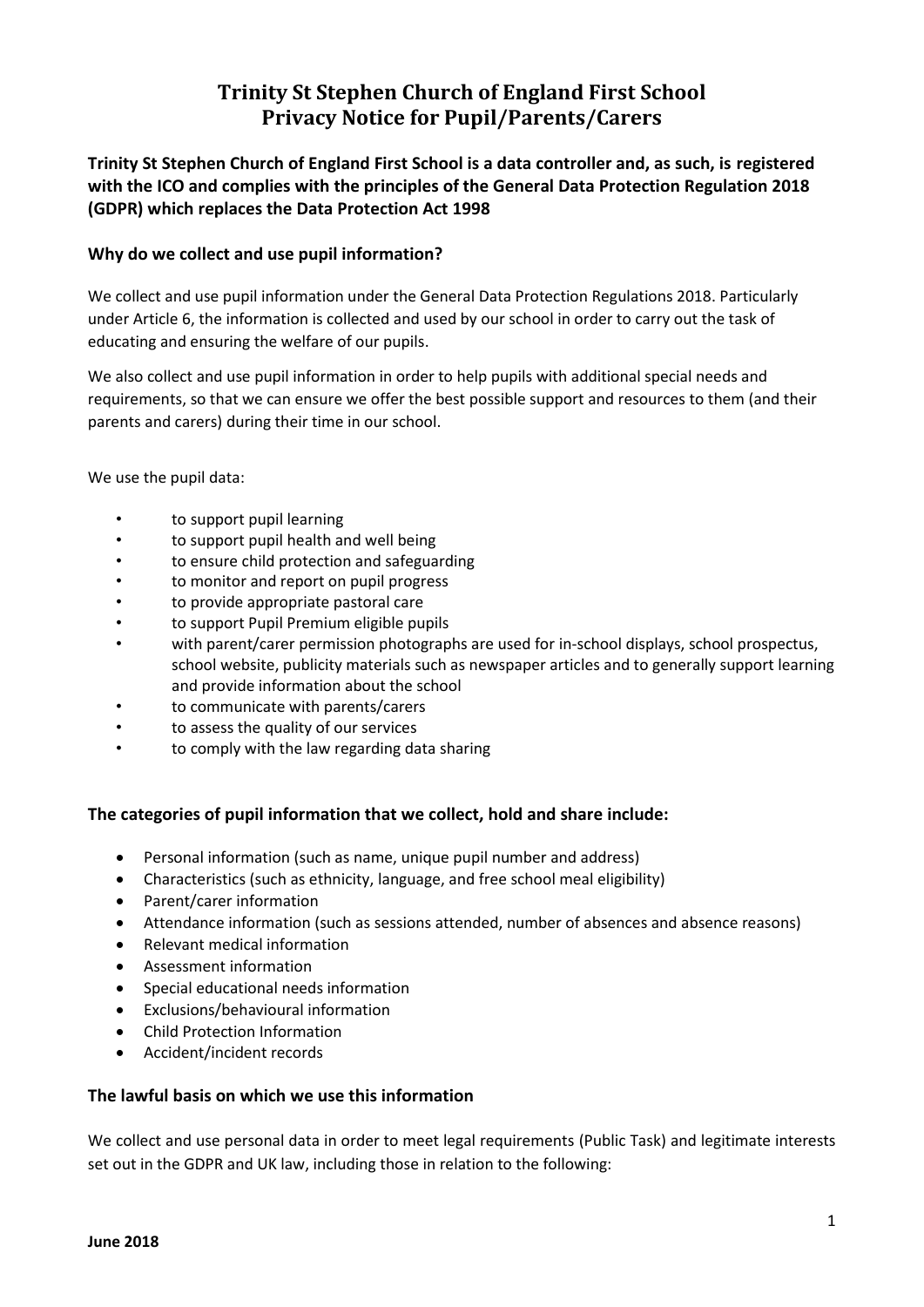- Article 6 section1 and Article 9 section 2 of the General Data Protection Regulation 2018.
- Education Act 1996
- Section 3 of The Education (Information About Individual Pupils) (England) Regulations 2013

# **Collecting pupil information**

Whilst the majority of pupil information you provide to us is mandatory, some of it is provided to us on a voluntary basis and requires consent. In order to comply with the General Data Protection Regulation, we will inform you whether you are required to provide certain pupil information to us or if you have a choice in this. You will be able to withdraw your consent at any time by contacting the school office [office@tssfirst.co.uk](mailto:office@tssfirst.co.uk)

## **Storing pupil data**

In accordance with the GDPR, the school does not store personal data indefinitely; data is only stored for as long as is necessary to complete the task for which it was originally collected.

Pupil records are transferred to the pupil's next school electronically via DfE Secure S2S access site and paper records are either hand delivered by the school or sent via secure post.

Child Protection files are transferred to the pupil's next school when they leave. Any records that are held in a separate file are retained until the retention period has expired.

Special Educational Need pupil records are retained until the retention period has expired.

Information is stored electronically on the school secure network is protected by passwords and hard copies are kept in secure storage.

Hard copies will be destroyed on site.

## **Who do we share pupil information with?**

We do not share information about our pupils with anyone without consent unless the law and our policies allow us to do so.

We routinely share pupil information with:

- schools that the pupil's attend after leaving us
- The Local Authority
- the Department for Education (DfE)
- NHS
- HSE major accident reporting
- And a range of companies who provide the following services: catering, extra-curricular activities, teaching cover such as non-contact cover for staff, Bikeability, the school photographer, school milk.

In some instances we may share information with third party companies. We have engaged their services to enable us to store and use pupil data within the school for the purposes of assessment, communication with parents and online payment services. These companies are also duty bound to comply with the GDPR regulations.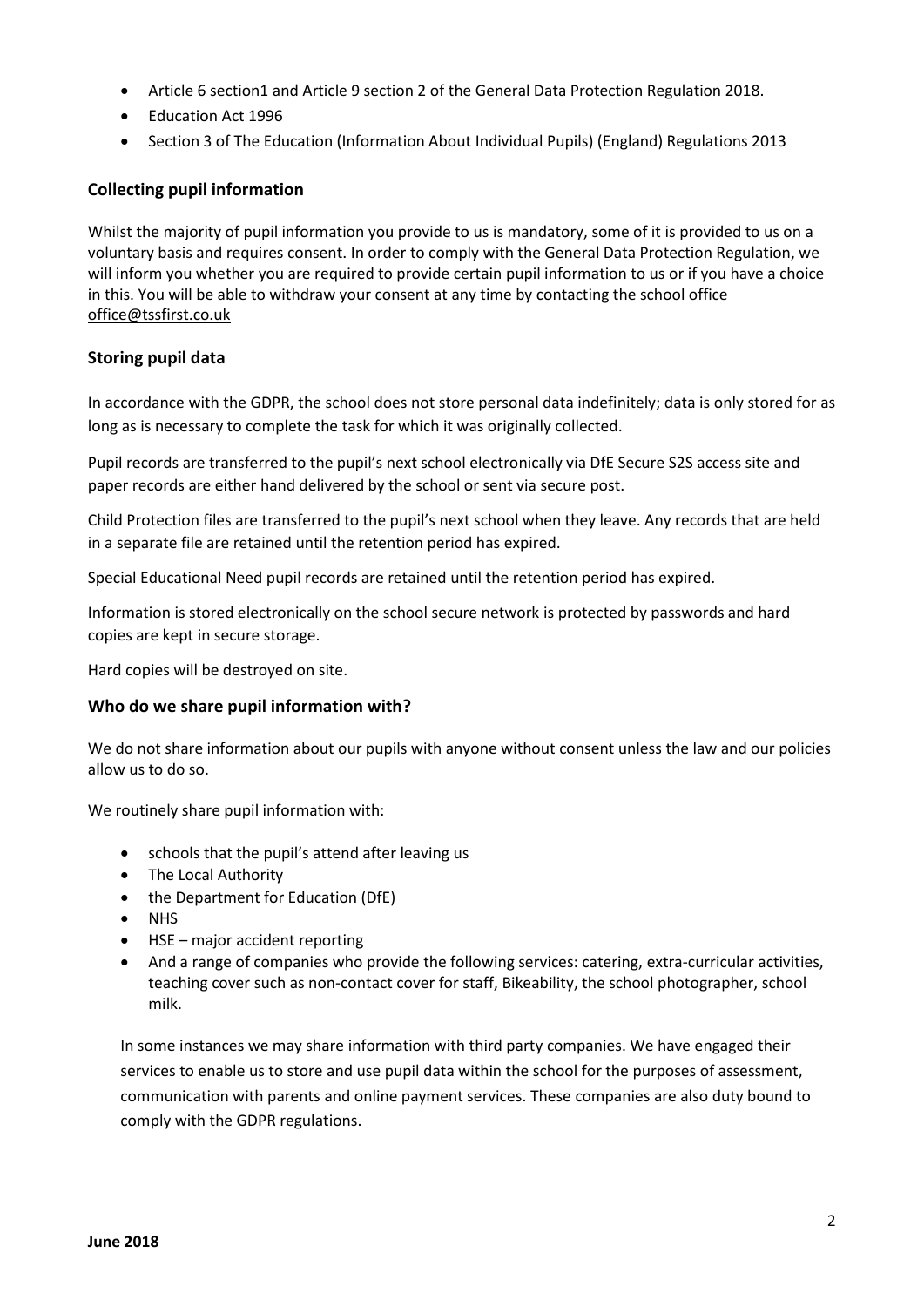#### **Why we share pupil information**

We do not share information about our pupils with anyone without consent unless the law and our policies allow us to do so.

We share pupils' data with the Department for Education (DfE) on a statutory basis. This data sharing underpins school funding and educational attainment policy and monitoring.

We are required to share information about our pupils with the (DfE) under regulation 5 of The Education (Information About Individual Pupils) (England) Regulations 2013.

#### **Data collection requirements:**

To find out more about the data collection requirements placed on us by the Department for Education (for example; via the school census) go to [https://www.gov.uk/education/data-collection-and-censuses-for](https://www.gov.uk/education/data-collection-and-censuses-for-schools)[schools.](https://www.gov.uk/education/data-collection-and-censuses-for-schools)

#### **The National Pupil Database (NPD)**

The NPD is owned and managed by the Department for Education and contains information about pupils in schools in England. It provides invaluable evidence on educational performance to inform independent research, as well as studies commissioned by the Department. It is held in electronic format for statistical purposes. This information is securely collected from a range of sources including schools, local authorities and awarding bodies.

We are required by law, to provide information about our pupils to the DfE as part of statutory data collections such as the school census and early years' census. Some of this information is then stored in the NPD. The law that allows this is the Education (Information About Individual Pupils) (England) Regulations 2013.

To find out more about the pupil information we share with the department, for the purpose of data collections, go to [https://www.gov.uk/education/data-collection-and-censuses-for-schools.](https://www.gov.uk/education/data-collection-and-censuses-for-schools)

To find out more about the NPD, go to [https://www.gov.uk/government/publications/national-pupil](https://www.gov.uk/government/publications/national-pupil-database-user-guide-and-supporting-information)[database-user-guide-and-supporting-information.](https://www.gov.uk/government/publications/national-pupil-database-user-guide-and-supporting-information)

The department may share information about our pupils from the NPD with third parties who promote the education or well-being of children in England by:

- conducting research or analysis
- producing statistics
- providing information, advice or guidance

The Department has robust processes in place to ensure the confidentiality of our data is maintained and there are stringent controls in place regarding access and use of the data. Decisions on whether DfE releases data to third parties are subject to a strict approval process and based on a detailed assessment of:

- who is requesting the data
- the purpose for which it is required
- the level and sensitivity of data requested: and
- the arrangements in place to store and handle the data

To be granted access to pupil information, organisations must comply with strict terms and conditions